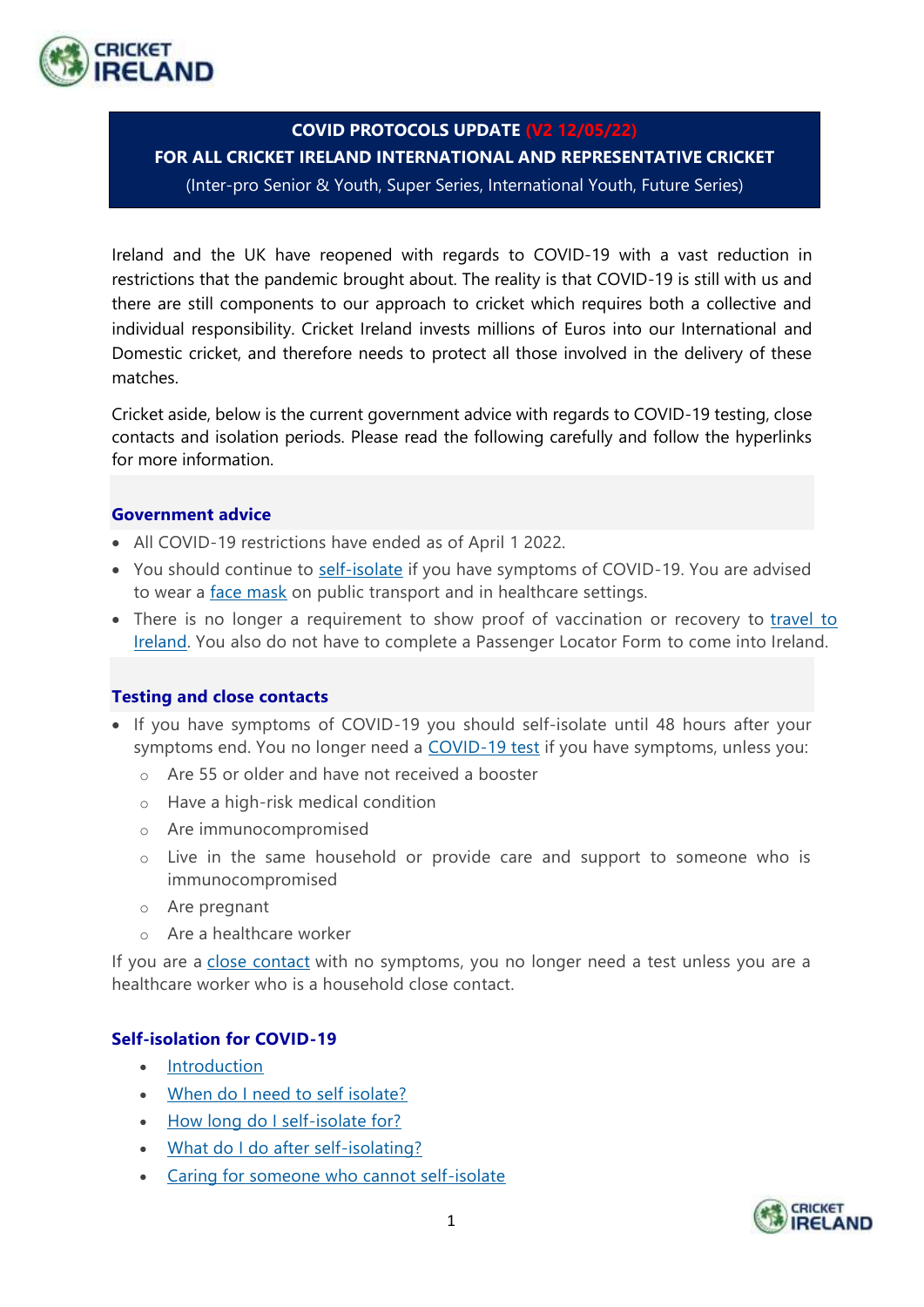

With regards to the 2022 domestic and international competitions, the following guidance is in place:

## **Individual responsibility**

- There will no longer a daily monitoring questionnaire prior to arrival at the grounds
- There will no longer be a check in procedure with temperature check
- There will no longer be a match day COVID officer
- Facemasks in indoor spaces are no longer mandatory
- All attending players, match officials and on duty staff or volunteers have the responsibility of monitoring themselves with regards to symptoms of COVID-19. If an individual is experiencing any symptoms of COVID-19 it is their responsibility to report it immediately to the appropriate person (players should report to their Provincial Union for Inter-Pro matches, and the CI Physio for all international or Super Series matches); match officials should report to IACUS and the CI Cricket Operations Manager; and staff should report to their relevant PU or CI line-manager).
- Nobody experiencing any symptoms of COVID-19 should attend the ground and should not attend any training sessions until they are completely non symptomatic. If an individual tests positive for COVID-19, they need to follow their relevant government advice and not attend training or matches for 7 days<sup>1</sup>. The current list of COVID-19 symptoms according to the NHS and HSE include:

#### **Most common symptoms:**

- o fever
- o cough
- o tiredness
- o loss of taste or smell

#### **Less common symptoms:**

- o sore throat
- o headache
- o aches and pains
- o diarrhoea
- o a rash on skin, or discolouration of fingers or toes
- o red or irritated eyes

#### **Serious symptoms:**

- o difficulty breathing or shortness of breath
- o loss of speech or mobility, or confusion
- o chest pain

<sup>1</sup> This has been changed on 12/5/22 due to both NI and ROI moving to the same isolation period reducing from 10 to 7 days.